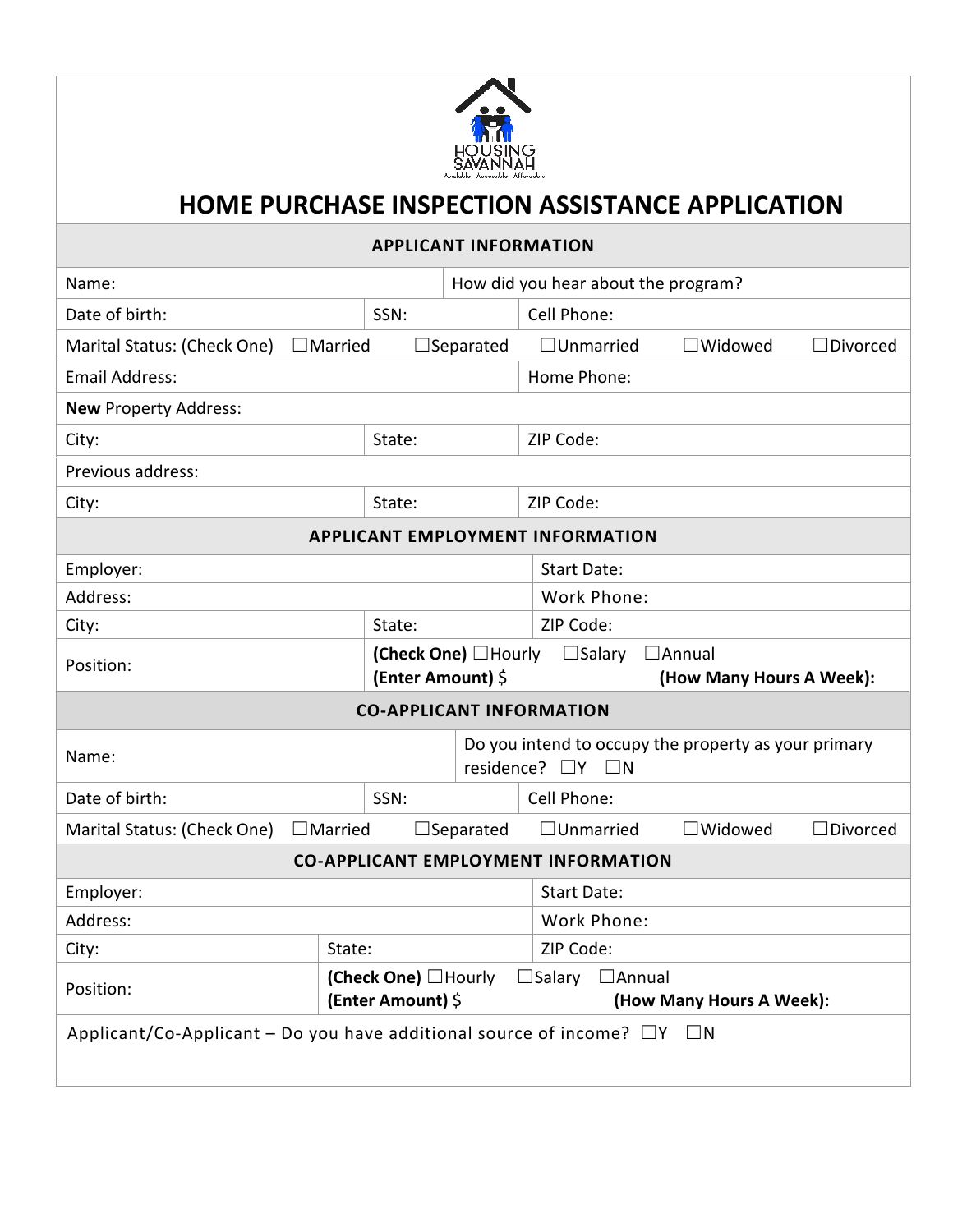

## **HOME PURCHASE INSPECTION ASSISTANCE APPLICATION**

**Name of Realtor and contact telephone number: Name of Lender and contact telephone number:**

## **HOME PURCHASE INSPECTION ASSISTANCE GRANT DISCLOSURE**

**Because this is a grant, a lien will not be placed on your home under this program.**

Grant funds will be paid to qualified purchaser providing the purchaser provides Housing and Neighborhood Services the following within 30 days of purchasing their home:

Lender or buyer must provide the Housing Department with:

- 1. Copy of signed Purchase and Sales Agreement and Amendments
- 2. Copy of the signed Deed
- 3. Copy of signed Promissory Note
- 4. Copy of signed Closing Disclosure
- 5. Copy of Home Inspection Report & Paid Invoice

**By signing below, I acknowledge any money received from the HNSD Home Purchase Inspection Assistance is a grant.** 

\_\_\_\_\_\_\_\_\_\_\_\_\_\_\_\_\_\_\_\_\_\_\_\_\_\_\_\_\_\_ \_\_\_\_\_\_\_\_\_ \_\_\_\_\_\_\_\_\_\_\_\_\_\_\_\_\_\_\_\_\_\_\_\_\_\_\_\_\_\_\_ \_\_\_\_\_\_\_\_\_\_

Applicant Date Date Co-Applicant Date Date